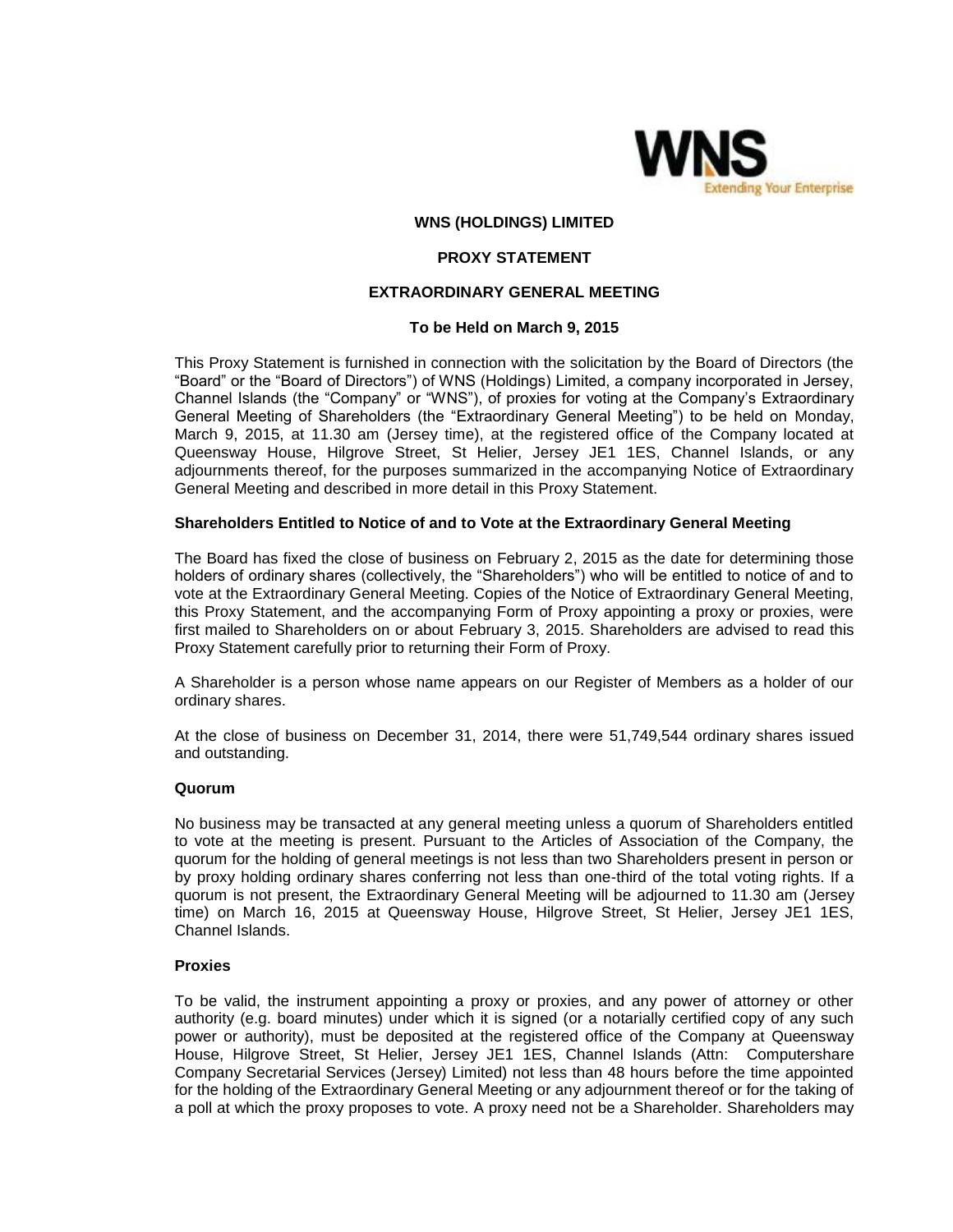appoint any member of the Board or any other person as their proxy. The appointment of a proxy will not prevent a Shareholder from subsequently attending and voting at the meeting in person.

A Shareholder may appoint more than one person to act as his proxy and each such person shall act as proxy for the Shareholder for the number of ordinary shares specified in the instrument appointing the person as proxy. If a Shareholder appoints more than one person to act as his proxy, each instrument appointing a proxy shall specify the number of ordinary shares held by the Shareholder for which the relevant person is appointed his proxy. Each duly appointed proxy has the same rights as the Shareholder by whom he was appointed to speak at a meeting and vote at a meeting in respect of the number of ordinary shares held by the Shareholder for which he was appointed as proxy.

A proxy may be revoked by: (i) giving the Company notice in writing deposited at our registered office at Queensway House, Hilgrove Street, St Helier, Jersey JE1 1ES, Channel Islands (Attn: Computershare Company Secretarial Services (Jersey) Limited)before the commencement of the Extraordinary General Meeting or any adjournment thereof or for the taking of a poll at which the proxy proposes to vote; (ii) depositing a new Form of Proxy with the Company Secretary before the commencement of the Extraordinary General Meeting or any adjournment thereof or for the taking of a poll at which the proxy proposes to vote (although it should be noted that the new Form of Proxy will only be a valid proxy, as opposed to being capable of revoking an earlier Form of Proxy, if deposited not less than 48 hours before the time appointed for the Extraordinary General Meeting or any adjournment thereof or for the taking of a poll at which the proxy proposes to vote); or (iii) the shareholder attending in person and voting on a poll. No instrument appointing a proxy shall be revoked by the appointing Shareholder attending and participating in a meeting, unless the appointing Shareholder votes on a poll at the meeting in respect of the ordinary shares for which the relevant proxy is appointed his proxy.

A body corporate which is a Shareholder entitled to attend and vote at the Extraordinary General Meeting may authorize a person to act as its representative at the Extraordinary General Meeting in respect of all or a particular number of the shares held by the Shareholder. A body corporate which is a Shareholder may appoint more than one person to act as its representative. If a body corporate which is a Shareholder appoints more than one person to act as its representative, each resolution (and each instrument of appointment) shall specify the number of shares held by the Shareholder for which the relevant person is appointed its representative. For the avoidance of doubt, a body corporate which is a Shareholder may appoint (in addition to the representatives (if any) appointed by it) any number of persons to act as its proxy at the Extraordinary General Meeting in respect of all or a particular number of the shares held by the Shareholder. A person duly authorized to act as a representative of a body corporate which is a Shareholder shall be entitled to exercise on behalf of the Shareholder the same powers (in respect of the number of shares held by the Shareholder for which the relevant person is appointed its representative) as the Shareholder could exercise. If a Shareholder which is a body corporate appoints more than one representative (but subject to the voting instructions (if any) given by the Shareholder), no representative need cast all the votes used by him in respect of any resolution in the same way as any other representative or any proxy appointed by the Shareholder.

### **Voting**

On a show of hands, every Shareholder present in person or by proxy shall have one vote and on a poll, every Shareholder present in person or by proxy shall have one vote for each ordinary share held or represented. On a poll, a Shareholder entitled to more than one vote need not use all his votes or cast all the votes he uses in the same way. A resolution put to the vote of Shareholders at the Extraordinary General Meeting will be decided on a show of hands unless a poll is demanded by the Chairman of the Extraordinary General Meeting or a Shareholder present in person or by proxy and entitled to vote at the Extraordinary General Meeting. In the case of joint holders only one of them may vote and in the absence of election as to who is to vote, the vote of the holder whose name appears first in order in the Register of Members, whether in person or by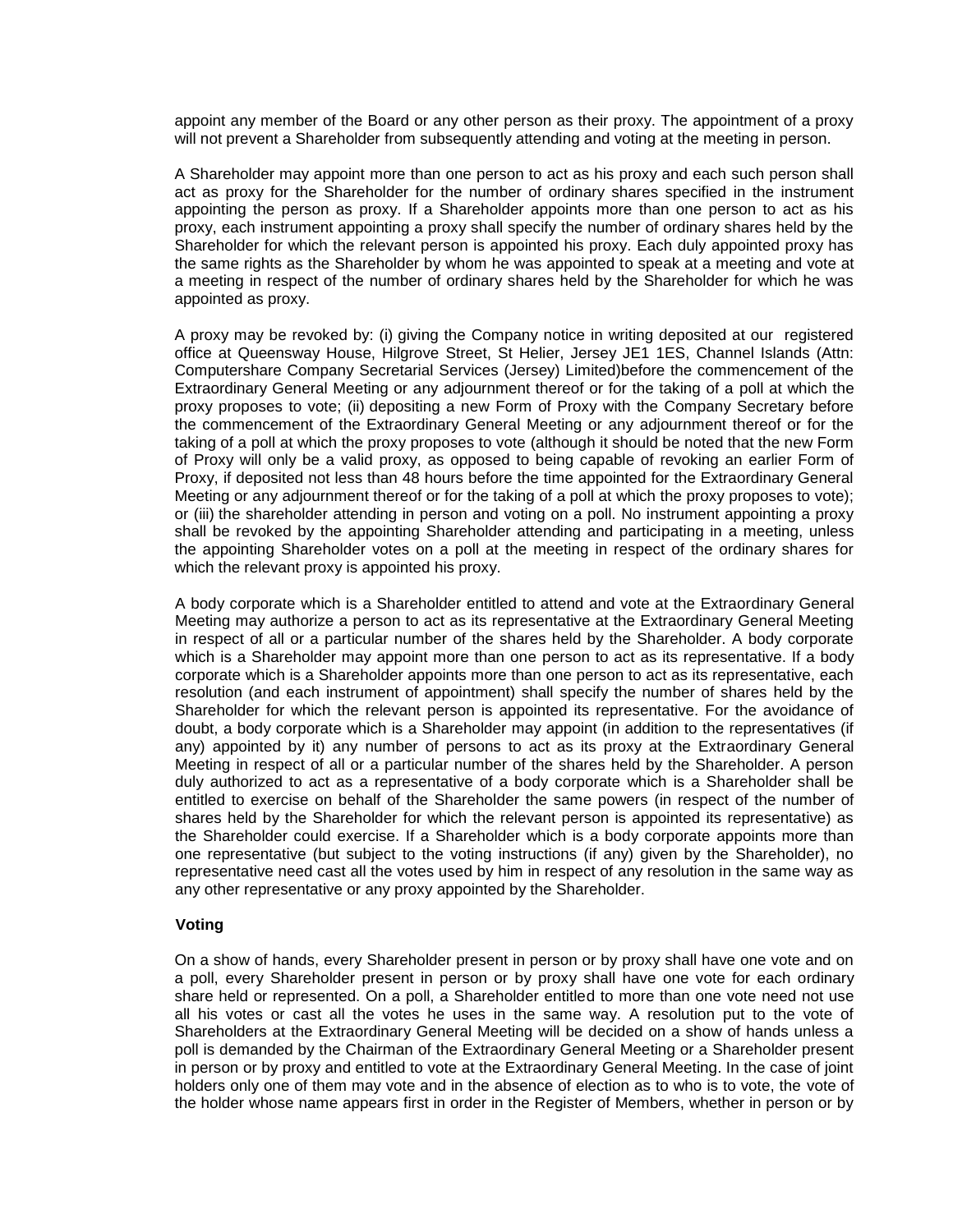proxy will be accepted to the exclusion of the votes of the other joint holders.

Ordinary shares represented by a duly executed instrument appointing a proxy or proxies that is deposited with the Company at our registered office at Queensway House, Hilgrove Street, St Helier, Jersey JE1 1ES, Channel Islands (Attn: Computershare Company Secretarial Services (Jersey) Limited), at least 48 hours before the time appointed for the Extraordinary General Meeting will be voted at the Extraordinary General Meeting in accordance with Shareholders' instructions contained in such instrument.

The resolution is proposed as a special resolution. On a show of hands, the special resolution to be proposed at the Extraordinary General Meeting will be duly passed by the affirmative vote of a majority of not less than two thirds of Shareholders present in person or by proxy and voting at the Extraordinary General Meeting. If a poll is demanded in the manner described above, the special resolution to be proposed at the Extraordinary General Meeting for which voting by poll is demanded will be duly passed by the affirmative vote of a majority of not less than two thirds of votes cast at the Extraordinary General Meeting for each ordinary share held or represented, with each Shareholder present in person or by proxy having one vote for each ordinary share held or represented. In the event of an equality of votes, whether upon a show of hands or on a poll, the Chairman of the Extraordinary General Meeting shall not be entitled to a second or casting vote.

## **Cost of Soliciting Proxies**

The entire cost of the solicitation of proxies for the Extraordinary General Meeting will be borne by WNS.

In this Proxy Statement, references to "\$" or "US\$" mean United States dollars, the legal currency of the United States and references to "£" and pence refer to the currency of the United Kingdom.

## **SUMMARY OF PROPOSAL**

At the Extraordinary General Meeting, Shareholders will be requested to vote on the proposal to authorize the purchase of American Depositary Shares ("**ADSs**"), each representing one ordinary share of the Company, effective from April 1, 2015 and up to and including March 31, 2016 subject to a minimum and maximum price and an aggregate limit on the ADSs to be purchased (the "**Repurchase Plan**").

# **PROPOSAL**

"That the Company be and is hereby generally and unconditionally authorized:

- a) pursuant to Article 57 of the Companies (Jersey) Law 1991 to make market purchases of American Depositary Shares (**ADSs**) representing ordinary shares with a par value of 10 pence per share in the capital of the Company (**Ordinary Shares**), provided that:
	- i) the maximum number of ADSs hereby authorized to be purchased under this authority is 1.1 million;
	- ii) the minimum price, exclusive of any expenses, which may be paid for an ADS is US\$ 10;
	- iii) the maximum price, exclusive of any expenses, which may be paid for an ADS shall be US\$ 30;
	- iv) the authority hereby conferred shall be effective from April 1, 2015 and shall expire on March 31, 2016; and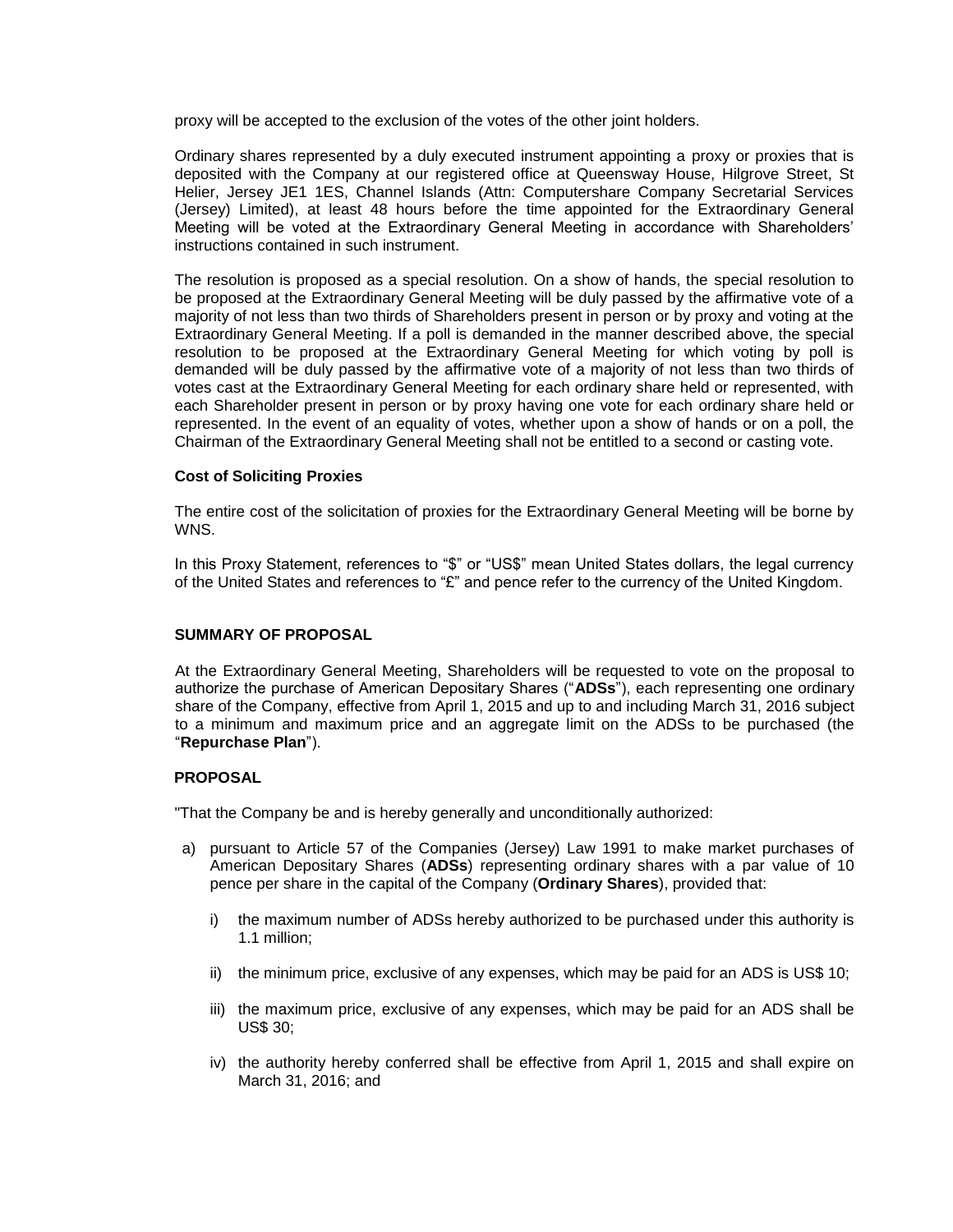b) pursuant to Article 58A of the Companies (Jersey) Law 1991, to hold as treasury shares any Ordinary Shares purchased pursuant to a purchase of ADSs under the authority conferred by paragraph (a) of this resolution."

# **DESCRIPTION OF THE REPURCHASE PLAN**

Currently, the Company's authorized share capital is £6,100,000 divided into 60,000,000 ordinary shares and 1,000,000 preferred shares of 10 pence each. Pursuant to Article 57 of the Companies (Jersey) Law, 1991 as amended (the "**Law"**), a company may purchase its own ordinary shares or depositary certificates in respect of such shares. However, the Law also sets out a number of limitations on the terms of such purchases. A purchase under Article 57 of the Law is required by law to be sanctioned by a special resolution of the Company, i.e. a resolution that is passed by at least two-thirds of the shares voted in person or by proxy at the Extraordinary General Meeting.

# *Limit on Allowed Purchases under the Repurchase Plan*

The total number of ADSs hereby authorized to be purchased under this authority is 1.1 million, representing approximately 2% of the Company's ordinary shares issued and outstanding as of December 31, 2014.

# *Duration of the Repurchase Plan*

The authority conferred by the Shareholders which authorizes the Repurchase Plan shall be effective from April 1, 2015 and shall expire on March 31, 2016.

# *Purchase Price*

The minimum price for purchases under the Repurchase Plan, exclusive of any expenses, which may be paid for ADS is US\$10. The maximum price for purchases under the Repurchase Plan, exclusive of any expenses, which may be paid for ADS shall be US\$30.

## *Manner of Purchases of ADSs and Implementation of Repurchase Plan*

ADSs will be purchased by way of market purchases on the New York Stock Exchange or any other stock exchange on which our ADSs are listed and are quoted at the time of purchase through one or more duly licensed brokers appointed by us for that purpose. We intend that all purchases made under the Repurchase Plan will be made in accordance with Rule 10b-18 promulgated under the Securities Exchange Act of 1934, as amended, the applicable listing rules of the New York Stock Exchange, and all other applicable laws and regulations in effect from time to time. The Board of Directors has authorized Group Chief Executive Officer or the Group Chief Financial Officer to appoint a broker to implement the Repurchase Plan. The implementation of the Repurchase Plan by the appointed broker shall also be as directed by members of the Board of Directors, the Group Chief Executive Officer, or the Group Chief Financial Officer of the Company from time to time.

The Board of Directors has authorized each member of our Board of Directors, the Group Chief Executive Officer and the Group Chief Financial Officer to, on behalf of the Company, prepare, execute and file all necessary notifications, forms and agreements as may be required by The New York Stock Exchange, the Securities and Exchange Commission, the Jersey Financial Services Commission or other regulatory agencies in connection with the Repurchase Plan.

## *Treasury Shares*

Under the Law, a company may hold as treasury shares any of the ordinary shares it has redeemed or purchased, but may not exercise any voting rights attaching to such shares, make or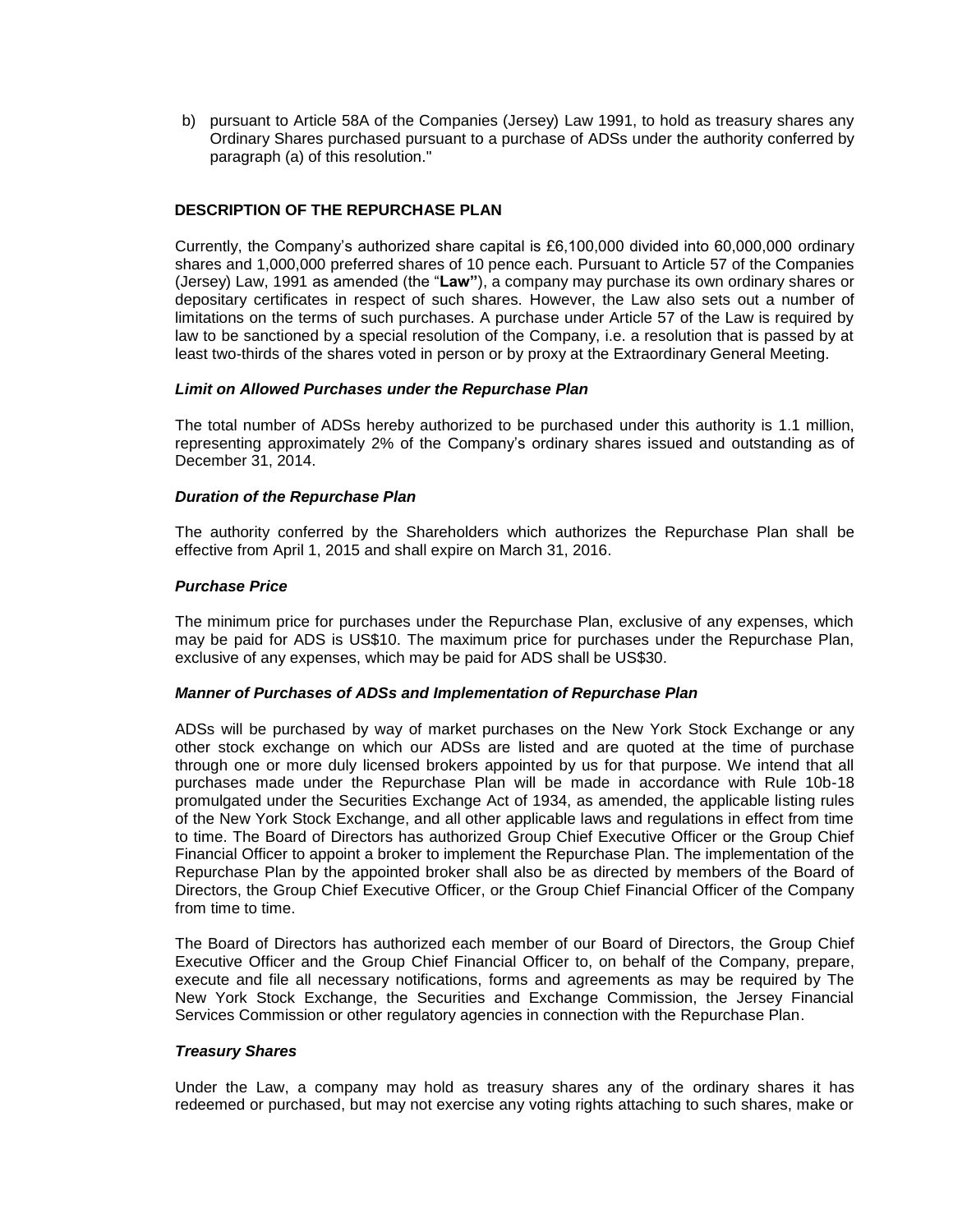receive any distribution in respect of such shares, nor exercise any other right in respect of such shares. Shares held as treasury shares may be cancelled, sold, transferred for the purposes of or under an employees' share scheme or held by the company without cancelling, selling or transferring them. A company may hold as treasury shares so many shares in the company that it has redeemed or purchased under the Law as it thinks fit provided that another person holds at least one non-redeemable share in the company.

## *Status of Purchased Ordinary Shares*

Any ordinary share that we purchase or acquire will be held by us as a treasury share.

# *Source of Funds*

We intend to use our cash on hand to purchase our ordinary shares. Our directors do not propose to implement the Repurchase Plan in a manner and to such an extent that would materially affect our working capital requirements.

Pursuant to the Law, the directors of the Company authorizing the purchase of ADSs pursuant to the Repurchase Plan shall make a statement as to the solvency of the Company at the time of any purchase of ADSs pursuant to the Repurchase Plan in the form prescribed by the Law.

**The Board recommends a vote "FOR" the resolution to** authorize the purchase of ADSs, each representing one ordinary share of the Company, effective from April 1, 2015 and up to and including March 31, 2016, subject to a minimum and maximum price and an aggregate limit on the ADSs to be purchased.

# **OTHER BUSINESS**

The Board does not presently intend to bring any other business before the Extraordinary General Meeting, and so far as is known to the Board, no matters will be brought before the Extraordinary General Meeting except as is specified in this Proxy Statement. As to any business that may properly come before the Extraordinary General Meeting, however, it is intended that proxies, in the form enclosed, will be voted in respect thereof in accordance with the judgment of those persons voting such proxies.

## **INCORPORATION BY REFERENCE**

The Securities and Exchange Commission (the "Commission") allows the Company to "incorporate by reference" into this Proxy Statement the information in documents the Company files with or submits to the SEC. This means that the Company can disclose important information to you by referring you to those documents. Each document incorporated by reference is current only as of the date of such document, and the incorporation by reference of such documents shall not create any implication that there has been no change in the Company's affairs since the date thereof or that the information contained therein is current as of any time subsequent to its date. The information incorporated by reference is considered to be a part of this Proxy Statement and should be read with the same care. When the Company updates the information contained in documents that have been incorporated by reference by making future filings with the SEC, the information incorporated by reference in this Proxy Statement is considered to be automatically updated and superseded. In other words, in the case of a conflict or inconsistency between information contained in this Proxy Statement and information incorporated by reference into this Proxy Statement, you should rely on the information contained in the document that was filed later. The Company incorporates by reference the documents listed below: